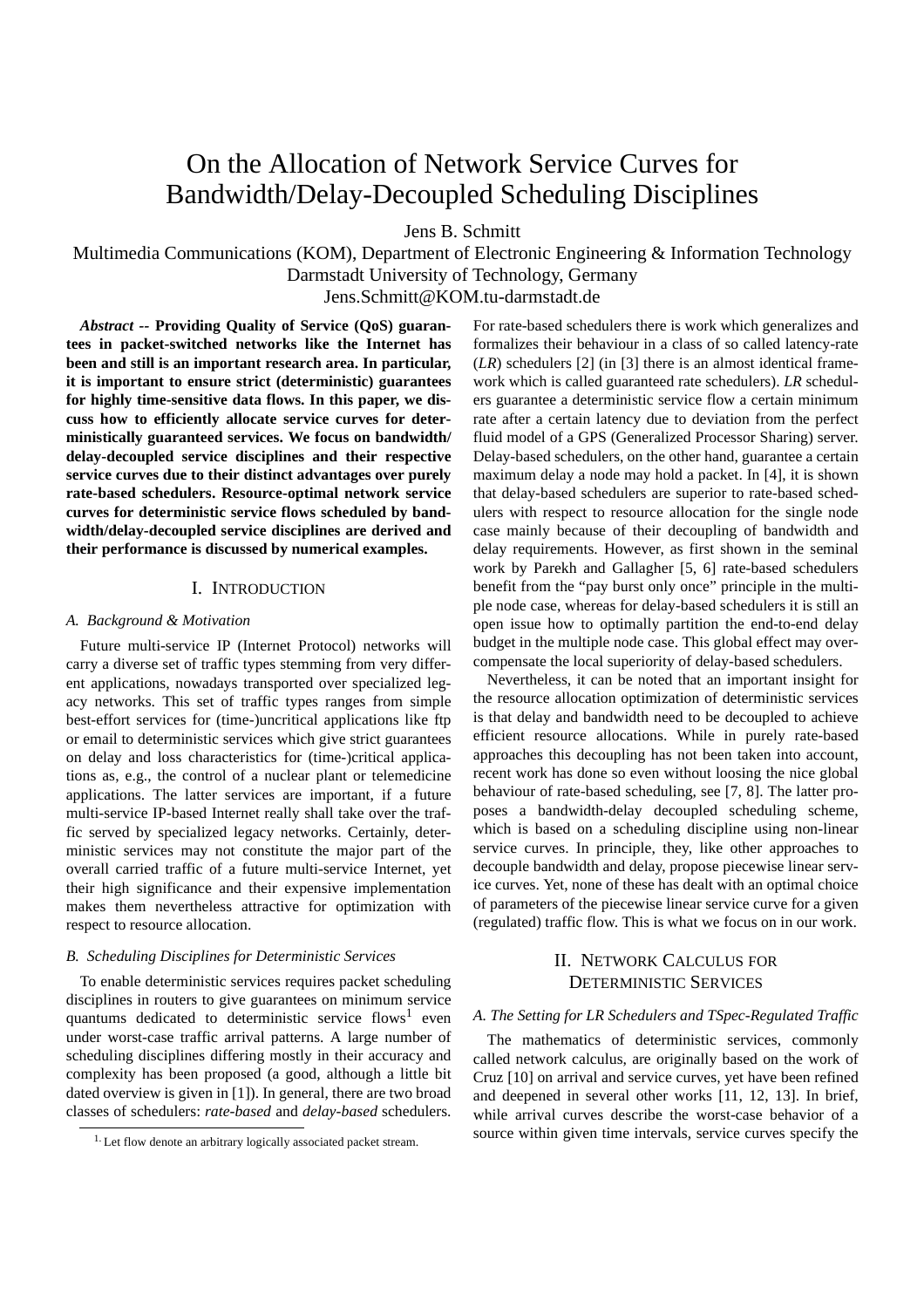minimal service that is provided by a queue service discipline. By combining these two concepts it is possible to derive deterministic guarantees on loss and delay under the worstcase scenario of a greedy source and a fully loaded server. A typical and often used arrival curve is the so-called TSpec $(r, b, p, M)$  [14], defined by the following arrival curve

$$
a^{TSpec}(t) = \begin{cases} M+pt & t < T \\ b+rt & t \ge T \end{cases}
$$
 (1)

where  $T = (b - M) / (p - r)$  may be considered as burst duration. The TSpec is essentially a dual token bucket, where a controlled burstiness is accounted for by the first bucket characterized by peak rate *p* and maximum packet size *M*, and the long-term behaviour is captured by the second token bucket characterized by average rate *r* and a bucket size *b*.

A typical (linear) service curve for deterministic services [9] based on latency-rate schedulers

$$
s^{linear}(t) = R(t-L)^{+} = \begin{cases} 0 & t \le L \\ R(t-L) & t > L \end{cases}
$$
 (2)

where  $L = C/R + D$  and *R* is the service rate assigned to a data flow by the respective queue service discipline, assuming that the stability condition  $R \ge r$  holds. Here, the *C* and *D* terms represent the rate-dependent respectively rate-independent deviations of a *packet-based* scheduler from the perfect fluid model as introduced by [5] 2 . These *error terms* are summed up along the data transmission path for each router during an advertisement phase.

#### *B. Delay Bound and Required Service Rate*

 $\mathbf{r}$ 

Applying network calculus we can compute a worst-case delay bound based on the horizontal deviation between arrival and service curve:

$$
d_{max} = h(a, s)
$$
  
=  $sup_{s \ge 0} (inf{H: H \ge 0 \land a(t) \le s(t+H)) }$  (3)

For the TSpec as arrival curve and the linear service curve defined in (2), we note that the horizontal deviation needs to be taken on at either the origin or the burst duration *T* depending upon whether the service rate is faster or slower than the peak rate of the flow (see Figure 1 for an illustration). This observation results in

$$
d_{max} = \begin{cases} \frac{T(p-R)}{R} + \frac{M+C}{R} + D & p \ge R \ge r\\ \frac{M+C}{R} + D & R \ge p \ge r \end{cases} \tag{4}
$$

From the perspective of the application desiring a maximum queuing delay  $d_{max}$ , the service rate *R* that has to be



reserved at the routers being traversed follows directly: Figure 1: Network calculus for *LR* schedulers.

$$
R = \begin{cases} \frac{pT + M + C}{d_{max} + T - D} & d_{max} \ge \overline{d} \\ \frac{M + C}{d_{max} - D} & d_{max} < \overline{d} \end{cases}
$$
 (5)

where 
$$
\bar{d} = \frac{M+C}{p} + D
$$
 (6)

#### *C. Buffer Requirements*

Again, by applying the basic results from network calculus we can compute the buffer requirements at internal routers as the vertical deviation between arrival and service curve:

$$
B = v(a, s) = sup_{t \ge 0} \{a(t) - s(t)\}
$$
 (7)

For the TSpec as arrival curve and the linear service curve defined in (2), we note that the vertical deviation needs to be taken on at either the latency of the service curve *L* or the burst duration *T* depending upon whether the service rate is faster or slower than the peak rate of the flow and whether the burst duration is shorter or longer than the scheduler latency (see Figure 1 for an illustration). These observations result in

$$
B = \begin{cases} M + \frac{(p - R)(b - M)}{p - r} + C + RD & p \ge R \ge r, L \le T \\ M + p\left(\frac{C}{R} + D\right) & R \ge p \ge r, L \le T \text{ (8)} \\ b + r\left(\frac{C}{R} + D\right) & L > T \end{cases}
$$

# III. BANDWIDTH-DELAY DECOUPLING OF SERVICE CURVES

## *A. "Low Bandwidth / Short Delay"-Type of Flows*

To use a linear service curve, i.e., a simple latency-rate curve, as done in the formulas above may lead to wasteful resource allocations, in particular, for "low bandwidth / short

<sup>&</sup>lt;sup>2.</sup> For many schedulers, in particular for WFQ (Weighted Fair Queueing) also known as PGPS (Packet-by-packet Generalized Processor Sharing)  $C = M$  and  $D = M/c$ , where *c* is the link speed.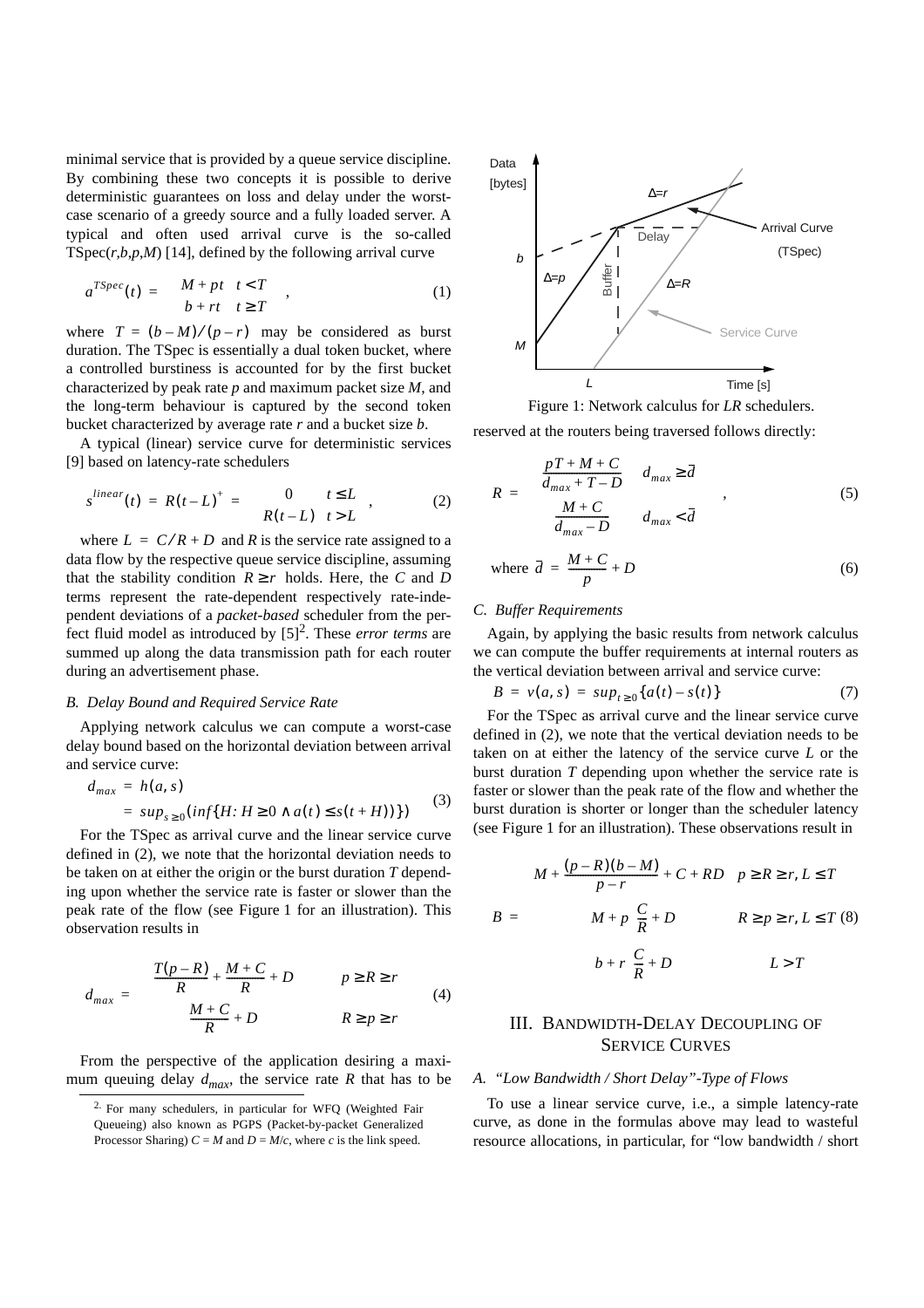delay"-type of flows. For example, consider a data flow with TSpec =  $(2000, 1000, 8000, 500)$  [in bytes resp. bytes/s]. Let us assume this flow crosses 5 hops (all with  $MTU = 9188$ ) bytes and link speed  $c = 155$  Mb/s) all doing PGPS (Packetby-packet Generalized Processor Sharing) [5]. Then we have  $C = 5M = 2500$  bytes and  $D = MTU/c = 2.371$  ms. Let us further assume the application desires a maximum queuing delay of  $d_{max} = 100$  ms. Then we obtain from the formulas given above that  $R = 30729$  bytes/s  $\approx 4p = 16r$ . That means in order to ensure a fairly strict delay bound the rate assignment of a flow is extremely over-provisioned in relation to its bandwidth requirements.

#### *B. Decoupling Delay and Bandwidth Assignments*

The solution to the above problem is to decouple the bandwidth assignment from delay goals which can only be achieved by non-linear service curves. The most simple nonlinear service curve that can achieve bandwidth-delay decoupling is a continuous piece-wise linear service curve consisting of two linear segments, i.e., a service curve of the form

$$
s^{I}(t) = \begin{cases} R_s(t-L)^+ & t < I \\ R_l t + f & t \ge I \end{cases}
$$
 (9)

with  $f = (R_s - R_l)I - R_sL$  to ensure continuity.

Here *I* denotes the inflection point which separates the two phases of the service curve, with the first phase where a service rate  $R_s$ , which we call the short-term rate, is allocated to achieve a flow's delay goal, and the second phase where rate  $R_l$ , which we call the long-term rate, is assigned to ensure its bandwidth requirements. This service curve may thus be considered as a slight, yet effective generalization of the latency- (single-)rate scheduling scheme towards *latency-two-rates (L2R) service curves* and a corresponding class of schedulers.

While other non-linear service curves also have the bandwidth/delay-decoupling characteristic we further on focus on service curves as defined in (9) due to their simplicity and consequent attractiveness for actual implementation. In fact, we have integrated this kind of scheduling discipline available in the ALTQ framework [15] as a traffic control module into the experimental KOM RSVP engine [16].

# IV. OPTIMAL BANDWIDTH-DELAY DECOUPLED SERVICE CURVES

#### *A. Resource-Optimality for L2R Schedulers*

If we deal with optimality we need to define optimal with respect to what and under which constraints. We take a perflow perspective, i.e., we do not focus on the global optimization problem of competing flows and how to assign resources between these (although this is certainly interesting), but we try to minimize the resource consumption of a single flow. In particular, we try to minimize the bandwidth assignment for *L2R* schedulers while keeping the delay bound and buffer requirements the same as for the traditional *LR* schedulers as presented in Section II. This essentially means we fix the short-term-rate  $R_s$  of the  $L2R$  service curve to be the service rate *R* of the *LR* service curve as defined in (5). As a further constraint, we require the *L2R* service curves to have as the long-term rate the average rate  $r$  as specified by the application's TSpec. This requirement makes *L2R* optimal in the sense that they have minimal impact on delay-uncritical flows in, e.g., a best-effort service class, although it has to be noted that concurrent deterministic service flows might benefit from a more aggressive choice for the long-term-rate *R<sup>l</sup>* . Since the scheduler's latency term *L* is dependent upon the actual scheduling algorithm used, it is not a design parameter for our resource optimization problem and thus the inflection point *I* remains as the sole variable to be optimized. Obviously, the smaller we can choose *I* in (9) the more rate resources we can save for other (less delay-critical) flows (possibly from other service classes).

#### *B. Intuitive Choice of Inflection Point*

Under all the prerequisites discussed in the previous section, a simple, intuitive choice of parameters for the service curve assignment of a flow is to choose the inflection point at  $I = T + d_{max}$ . This would definitely ensure that the delay bound is met by the short-term rate assignment before the service curve bends towards the long-term rate to meet the bandwidth guarantee. This intuitive choice of the inflection point results in the following service curve allocation

$$
s^{simple}(t) = \begin{cases} R(t-L)^+ & t < T + d_{max}(10) \\ rt + (R-r)(T + d_{max}) - RL & t \ge T + d_{max} \end{cases}
$$
  
with *R* as in (5).

## *C. Optimal Choice of Inflection Point*

However, taking into account that for the case  $R \ge p$  (or, alternatively  $d_{max} \le d$ ) the delay bound is taken on at the origin, we can actually improve (reduce) the service curve allocation by shifting the inflection point *I* further left (i.e., earlier). More accurately, *I* is chosen such that  $s^I(T + d_{max}) = a(T)$ . Thus, the delay bound is still ensured, because the horizontal deviation between arrival and service curve is now taken on at both possible locations, the origin and the burst duration *T* (see also Figure 2 for an illustration). The corresponding service curve is then given by:

$$
d_{max} > d
$$
:  
\n
$$
s^{opt}(t) = \begin{cases} R(t-L)^{+} & t < T + d_{max} \\ rt + (R-r)(T + d_{max}) - RL & t \ge T + d_{max} \end{cases}
$$
 (11)  
\nwith 
$$
R = \frac{pT + M + C}{d_{max} + T - D}
$$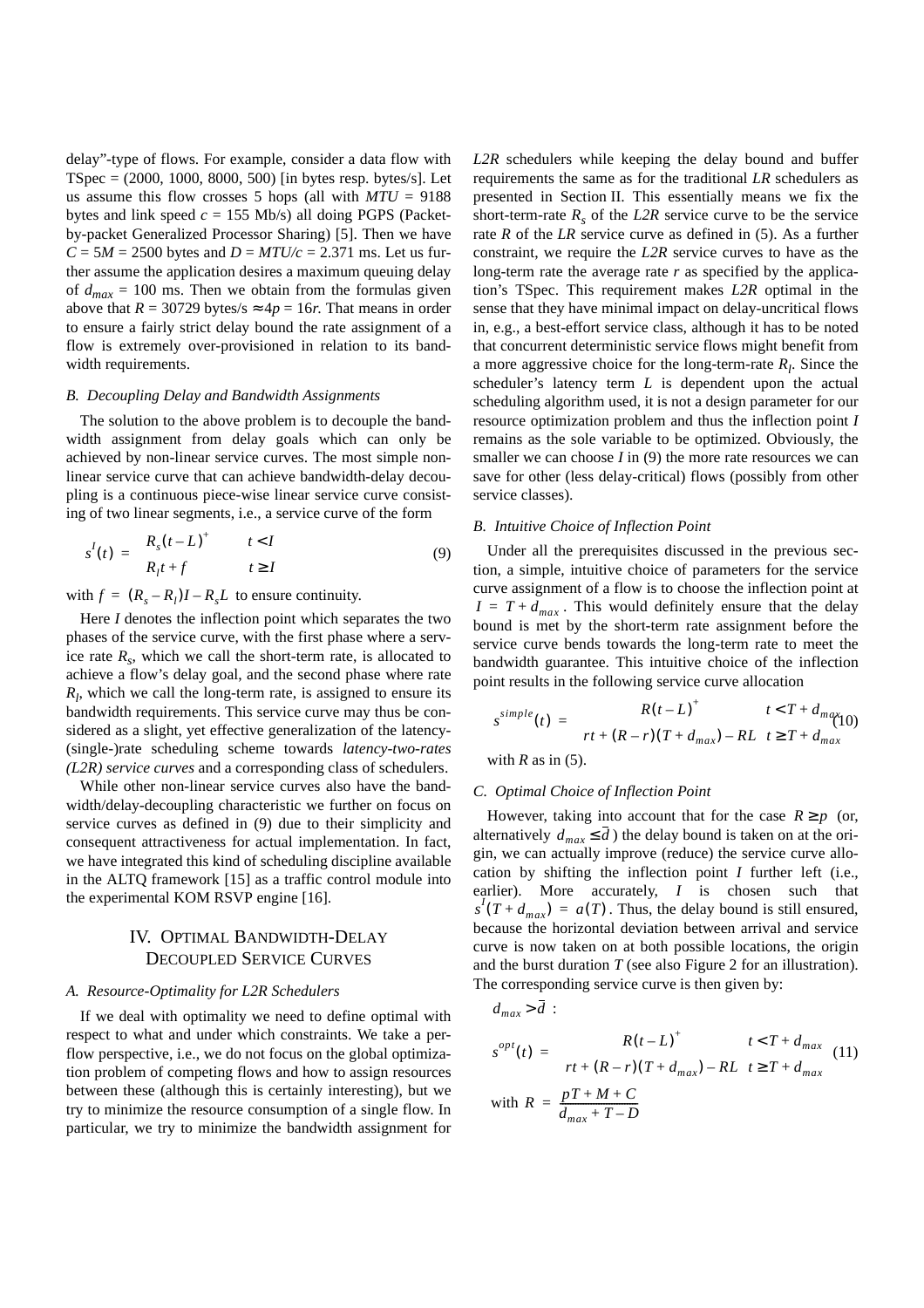

Figure 2: Network calculus for *L2R* schedulers.

 $d_{max} \leq d$ :

$$
s^{opt}(t) = \begin{cases} R(t-L)^{+} & t < \frac{b-rd_{max} + RL}{R-r} \\ rt + b - rd_{max} & t \ge \frac{b-rd_{max} + RL}{R-r} \end{cases} \tag{12}
$$

with 
$$
R = \frac{M + C}{d_{max} - D}
$$
 (13)

Note that for  $d_{max} > d$  the optimal service curve is identical to the simple service curve of the previous section, but they differ for the case where  $d_{max} \le d$ .

The service curve,  $s^{opt}$ , is optimal in the sense that the inflection point *I* is "shifted" as far left as possible without spending more resources neither on the short time-scales nor on the long time-scales of the service curve than the linear service curve,  $s^{linear}$ , and the simple non-linear service curve, . As discussed above, this restriction with respect to the *s simple* short-term rate allocation on the optimal service curve is reasonable since the short time-scales of service have to deal with satisfying delay bounds and are thus the rate resources most heavily contended for.

The service curve  $s^{opt}$  is especially designed to just meet the delay bound also achieved by the *LR* service curve. A further requirement placed on it was that the buffer requirements in routers should not be increased. In fact, it can be shown that the buffer requirements are the same as for the *LR* scheduler service curve presented in Section II:

**Theorem:** The horizontal deviation to a TSpec for  $s^{opt}$  is the same as for  $s^{linear}$ .

**Proof:** As for the simple *LR* service curve the only locations where the vertical deviation *h* can be taken on is the scheduler latency *L* or the burst duration *T*. We need to consider different cases:

*Case 1: R* < *p*

 $s_{opt}$  is identical to  $s_{linear}$  over  $[0, T + d_{max}]$ , i.e., their vertical deviation must be the same since *L* and *T* fall within this interval. For *T* this is obvious, for *L* it is because *L* needs to be smaller than  $d_{max}$ , since otherwise the delay bound could not be satisfied.

*Case* 2:  $R \geq p$ 

*Case 2.1: I* > *T*

First, note that  $I > L$  per definition.  $s_{opt}$  and  $s_{linear}$  are identical over  $[0, I]$ , i.e. their vertical deviation must be the same since *T* and *L* fall within this interval.

*Case 2.2. I* ≤ *T*

This case is a little more complicated because  $s_{opt}$  and  $s_{linear}$ are no longer identical over an interval containing both possible locations for the vertical deviation to be taken on. For *L* it applies that  $s_{opt}(L) = s_{linear}(L)$ . If we can now show that

$$
a_{TSpec}(L) - s_{opt}(L) \ge a_{TSpec}(T) - s_{opt}(T)
$$
\n(14)

it follows that the vertical deviation for that case is taken on at *L*. Thus, since  $s_{opt}$  and  $s_{linear}$  are identical at *L* they have the same vertical deviation.

Hence, it remains to be shown that (14) is valid:

Call  $x(t) = a_{TSpec}(t) - s_{opt}(t)$ , we can thus rewrite (14) as

$$
x(L) - x(T) \ge 0
$$
 (15)  
Note that

$$
x(L) = M + C + pD \tag{16}
$$

and

$$
x(T) = rT + b - rT + b + rd_{max} \le r\left(\frac{M+C}{p} + D\right) \tag{17}
$$

where the inequation captures the fact that for  $R \geq p$  the larg-

est 
$$
d_{max}
$$
 possible is  $\overline{d} = \frac{M+C}{p} + D$ .

If we now use (16) and (17) in (15) and note that  $r \leq p$  we obtain

$$
x(L) - x(T) \ge M + C + pD - \frac{r}{p}M - \frac{r}{p}C - rD
$$
  
 
$$
\ge (p - r)D \ge 0
$$
 (18)

and can thus confirm (14).

❒

### V. DISCUSSION: NUMERICAL EXAMPLE

Reconsider the "low bandwidth, short delay"-type of flow taken as an example above in Section III.A, i.e., its TSpec = (2000, 1000, 8000, 500) [in bytes resp. bytes/s], its delay requirement  $d_{max} = 100$  ms, and  $C = 2500$  bytes and  $D =$ 2.371 ms. For such a flow the different service curve allocations are shown in Figure 3.

It is obvious that the linear service curve approach wastes a